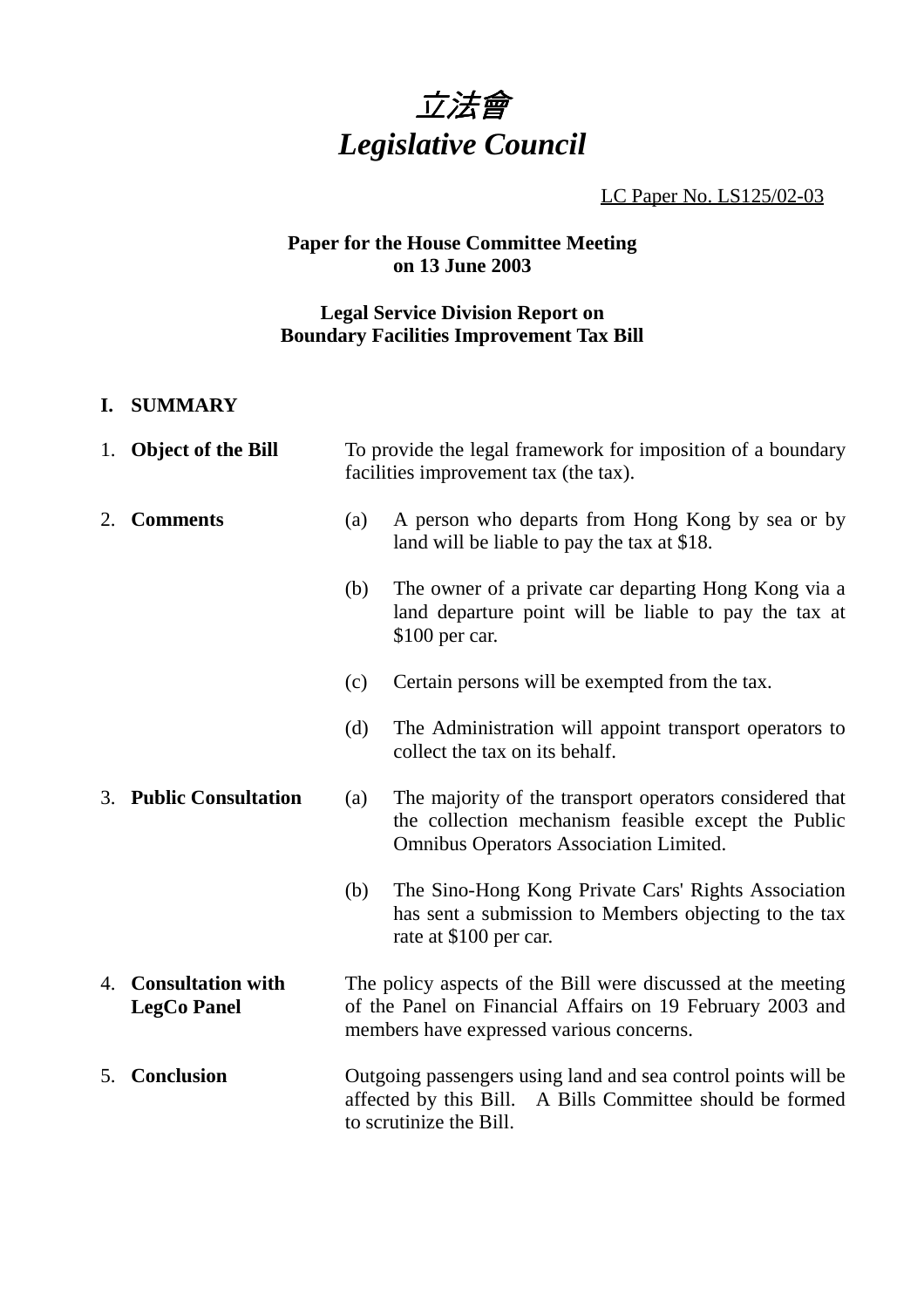#### **II REPORT**

#### **Object of the Bill**

To impose a boundary facilities improvement tax on persons departing from Hong Kong by sea or by land, and on the owners of specified vehicles in respect of departures from Hong Kong of those vehicles, and to provide for related and consequential matters.

#### **LegCo Brief Reference**

2. FIN CR 1/2310/99 issued by the Financial Services and the Treasury Bureau in June 2003.

#### **Date of First Reading**

3. 11 June 2003.

#### **Comments**

4. In the 2002-03 Budget Speech, the Government announced its intention to impose a tax on persons departing from Hong Kong by land or by sea to help finance the improvement of boundary facilities. This Bill provides the legal framework for levying the proposed boundary facilities improvement tax (the tax).

5. A person who departs from Hong Kong by a passenger ship or at a through-train railway station or at a boundary crossing will be liable to pay the tax at \$18. The owner of a private car departing Hong Kong via a land departure point will have to pay the tax at \$100 per car. The Administration will appoint transport operators to collect the tax on its behalf. An administration fee will be paid to the operators.

6. The following persons will be exempted from payment of the tax-

- (a) boundary crossing full-time primary and secondary students;
- (b) children under the age of twelve years old;
- (c) drivers and other persons operating land transport vehicles and crew members of a passenger ship;
- (d) passengers in transit; and
- (e) visiting diplomats, consular members and members of specified international organisations, consulates, and personnel of the three Central People's Government offices.

7. Offences for failure to pay the tax, evasion of the payment of the tax, and failure by an operator to maintain records or furnish returns are provided for in the Bill.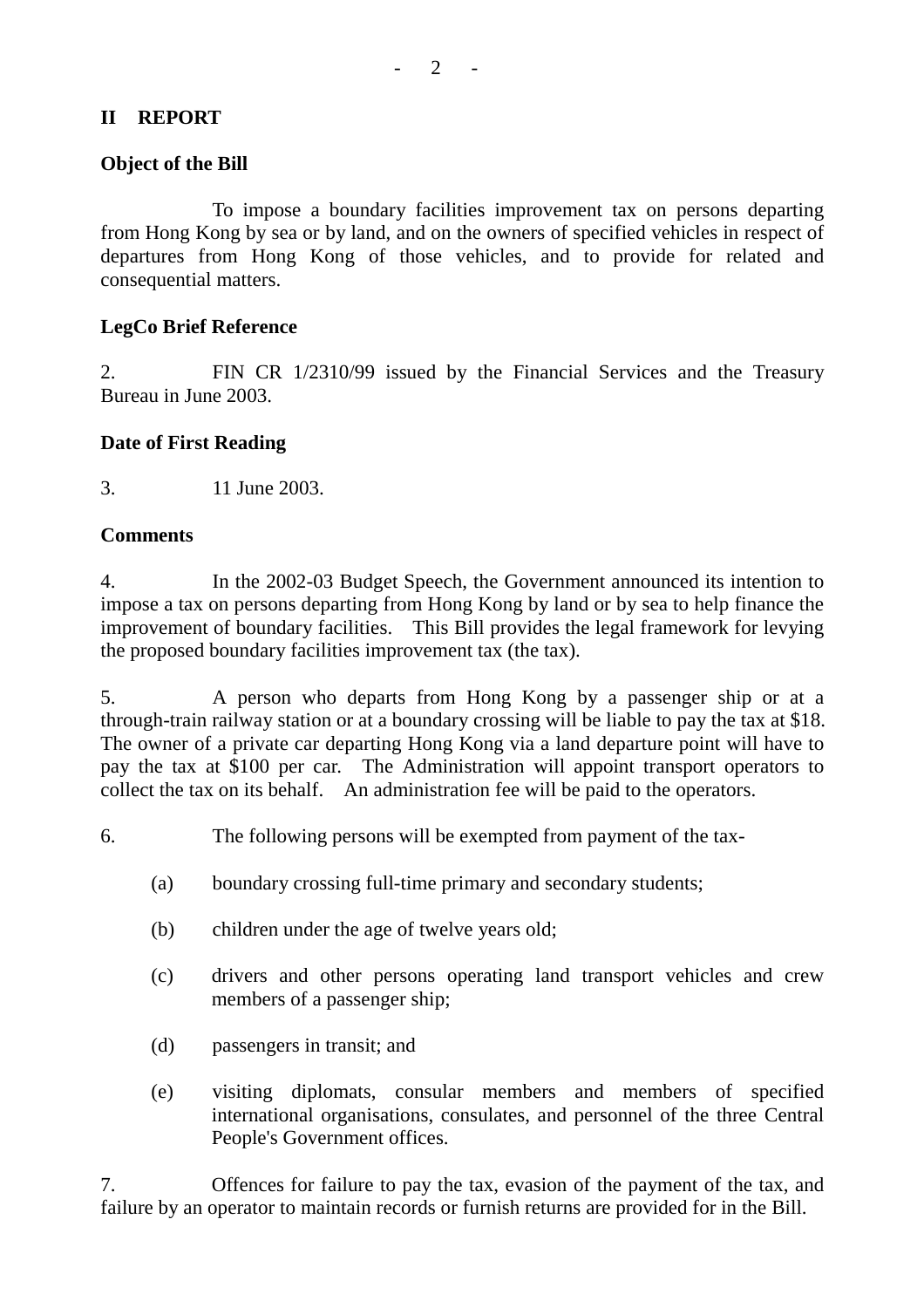8. The Bill, if passed, will come into operation on a day to be appointed by the Secretary for Financial Services and the Treasury.

# **Public Consultation**

9. According to the LegCo Brief, about 150 transport operators are required to collect the tax on the Government's behalf. The Administration has discussed with the concerned transport operators. The majority of the operators have expressed the view that the Government's proposed collection mechanism should be feasible. However, the Public Omnibus Operators Association Limited has raised strong objections and reiterated its concerns on statutory responsibilities and offences and that it does not think off-site collection would work.

10. The Sino-Hong Kong Private Cars' Rights Association has sent a submission to Members objecting to the tax rate at \$100 per car (see Annex).

# **Consultation with LegCo Panel**

11. The Financial Affairs Panel was consulted on the legislative proposal at the meeting held on 19 February 2003. Members expressed the following views-

- (a) whether the proposed tax rates at \$18 per person and \$100 per private car were affordable by the general public;
- (b) the impact of the tax on the fare of Kowloon-Canton Railway Corporation; and
- (c) cost-effectiveness of using the Automatic Vehicle Recognition System for billing private cars.

12. Members may refer to LC Paper Nos. CB(1)907/02-03(04), CB(1)1446/02- 03 and CB(1)1574/02-03 for details.

## **Conclusion**

13. According to the Administration, there were about 139 million passengers using land and sea control points in 2002. Any outgoing passenger who is to use a land or sea control point will be affected by this Bill. We are still scrutinizing the legal and drafting aspects of the Bill. It is recommended that a Bills Committee be formed to scrutinize the Bill.

Encl.

Prepared by

HO Ying-chu, Anita Assistant Legal Adviser Legislative Council Secretariat 9 June 2003